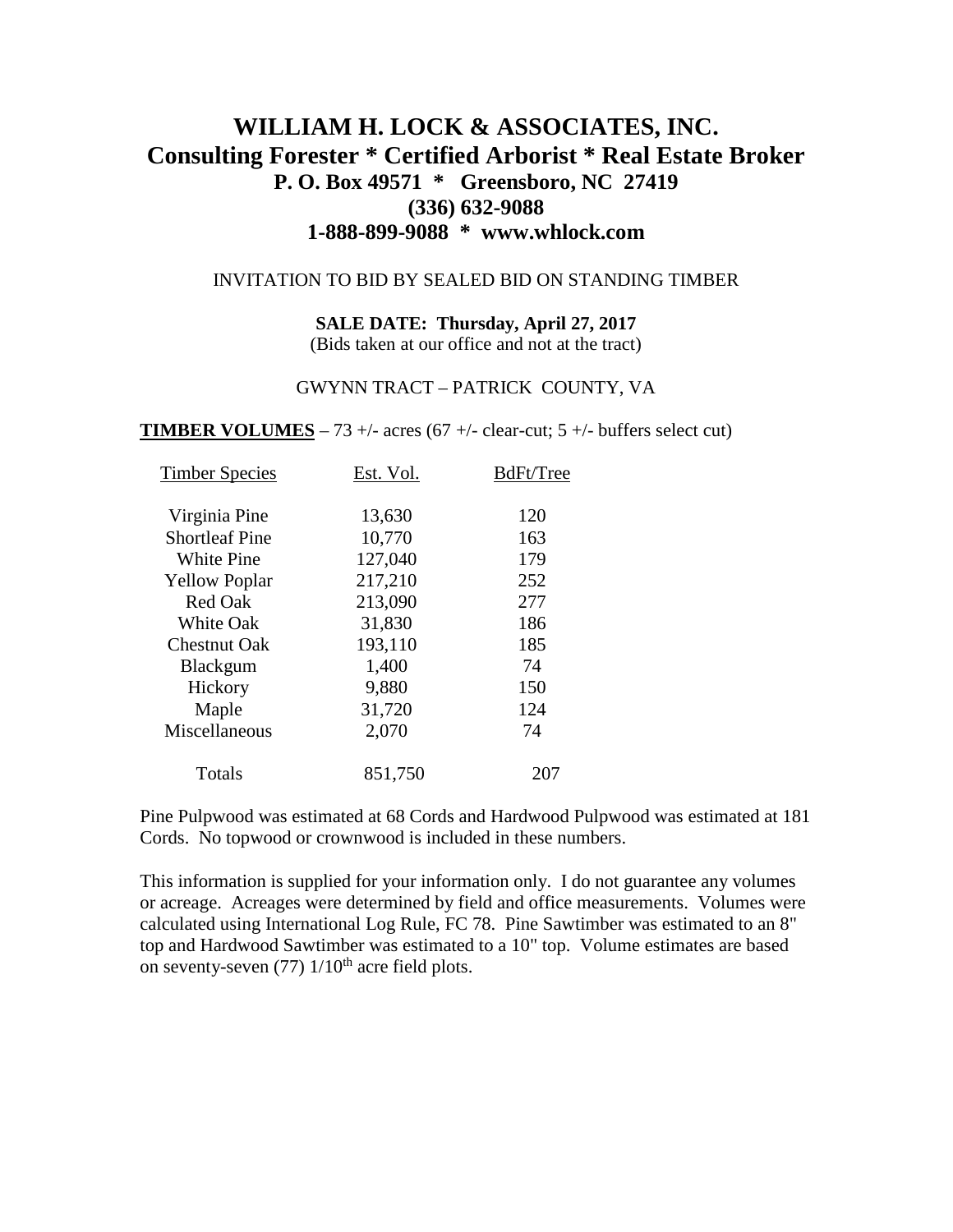Page Two Gwynn Tract - Timber Sale Sale Date: Thursday – April 27, 2017 at 11:00 am at our office

## **LOCATION:**

This tract is located in the western section of Patrick County northwest of the Ararat community. The parcel lies on both sides of Ahart Ridge Road (Rte. 676) and is near the address of #928 Ahart Ridge Road, Ararat, VA. See attached location maps.

### **BIDS:**

The Gwynn Tract is being sold on a lump sum, sealed bid basis. Bids will be accepted by **regular mail** if received by 5:00 pm on Wednesday, April 26, 2017 **OR** bids will be accepted by **email [\(whlock@whlock.com\)](mailto:whlock@whlock.com), telephone (336-632-9088), fax (336-632- 9088), or in person** at my office until 11:00 am on Thursday, April 27, 2017. At 11:00 am on Thursday, April 27, 2017 all bids received will be recorded. The successful bidder will be notified within 24 hours of the bid openings. A 10% deposit may be requested to be delivered to William H. Lock & Associates, Inc. within 72 hours of the bid opening. The balance of the sales price is to be delivered at the sale closing. The seller reserves the right to refuse or accept any and all bids. Seller will consider all bids. The seller will be responsible for the timber deed preparation and forestry consultant fees. The buyer will be responsible for all other closing costs. A \$1,000 performance deposit will be payable at closing and held in a non-interest bearing trust account until satisfactory completion of logging. The performance deposit does not limit the buyer's liability.

### **PLACE OF SALE:**

The timber sale will be held at the office of William H. Lock & Associates, Inc. in Greensboro, NC. The office address is 375 S. Swing Road, Greensboro, NC 27409. Telephone and Fax: 336-632-9088; [Email-whlock@whlock.com](mailto:Email-whlock@whlock.com)

### **CONDITIONS OF SALE**:

1. The Buyer shall have 24 months from the date of the timber deed to cut and remove all merchantable timber. The sale boundaries have been marked with pink flagging. No flagged trees marking the sale boundaries and no trees outside the flagged trees are to be harvested. Creek buffers within the clear-cut "sale areas" are marked with blue paint. No blue painted trees are to be cut or harvested. All pine of any size and hardwoods > 16" diameter breast height (dbh) may be removed from these buffer areas provided all VA Best Management Practices and any applicable River Basin Rules are followed.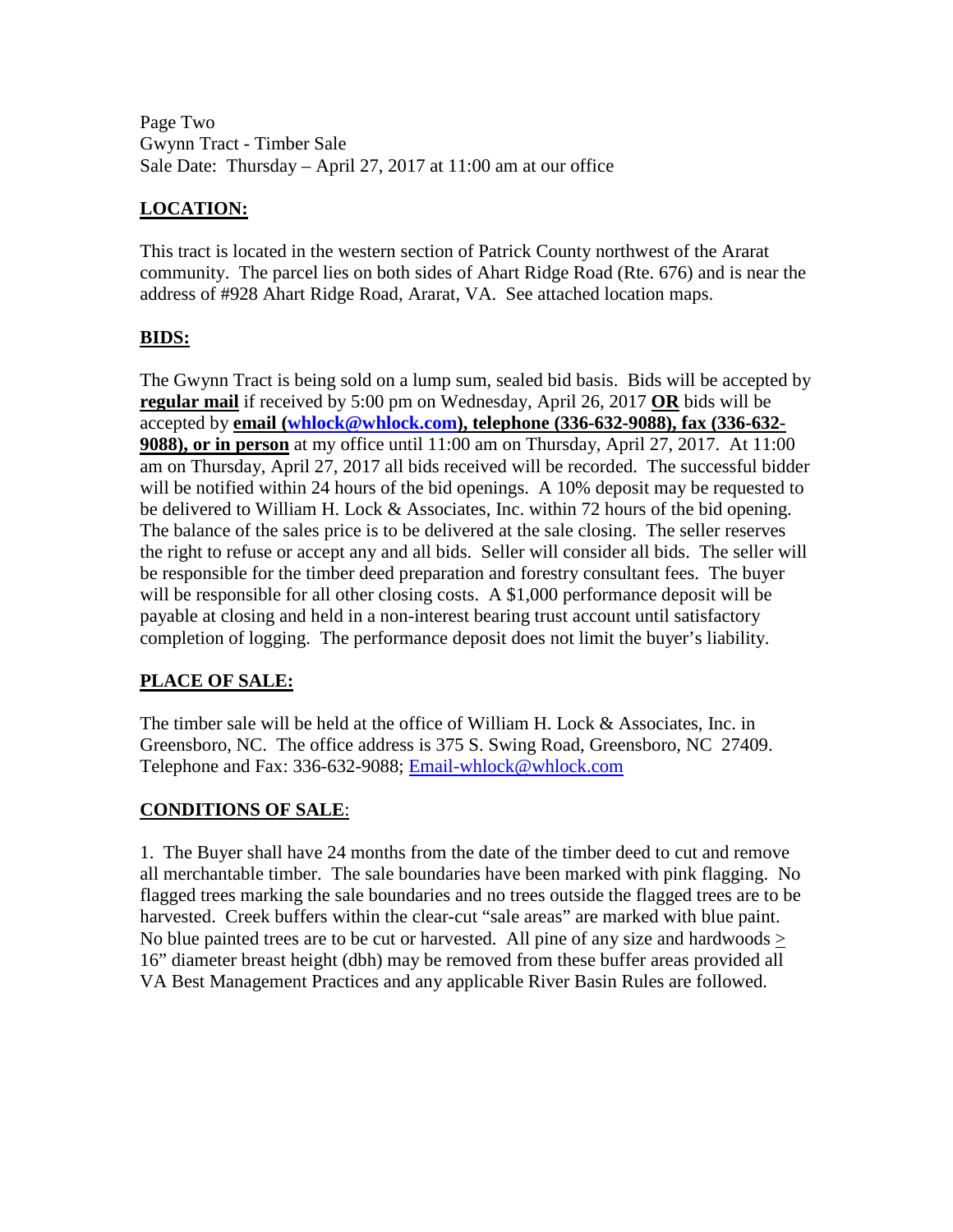Page Three Gwynn Tract - Timber Sale Sale Date: Thursday – April 27, 2017 at 11:00 am at our office

2. The Buyer may access the tract from Ahart Ridge Road along the road frontage or the existing woods path near the northern end of the tract. All access routes will need to be installed and/or maintained according to all Virginia Best Management Practices. All existing roadways must be left in similar condition, reasonable wear and tear accepted, at the completion of the harvesting operation. Call our office if you have questions concerning access routes.

3. The Buyer is responsible for maintaining a clean site. No equipment parts, trash, tires or other debris shall be left on the property as a result of the harvesting operation. It shall be the Buyer's responsibility to clean up any hazardous material or chemical waste spills including but not limited to Diesel Fuel, Hydraulic Fluid, Machine Oil, and/or Gasoline upon the subject property if they resulted from the harvesting operation. Responsibility will include any required remediation including but not limited to the removal of contaminated soils. Deck sites, loading sites, and/or truck parking areas must be free of logging debris, smoothed when completed, and re-seeded if necessary to prevent erosion at the completion of the harvesting operation.

4. The Buyer is responsible for following all Federal, State, and local regulations regarding timber harvesting activities. Buyer is responsible for harvest notification required under Virginia law and for obtaining any other necessary permits or licenses required for timber harvesting. All logging operations must conform to Virginia Best Management Practices. In the event that a non-compliance situation is identified on the tract as a result of the harvesting operation, William H. Lock & Associates, Inc. will have the express right to suspend the harvesting operation until the situation is brought into compliance. No trees or other logging debris shall be left in or across the property boundary, sale cutting lines or access roads.

5. All sale boundaries are marked with pink flagging. No flagged trees denoting the sale boundary shall be cut and no trees outside the boundary lines shall be cut. If trees marking the property lines or sale boundary are cut, Virginia timber trespass laws may apply. No trees shall be cut to fall on a neighboring landowner's property or where potential damage may occur. If existing property corners are damaged or removed as a result of the harvesting operation, Buyer agrees to replace the markers at the correct surveyed location at their own expense.

6. Buyer agrees to notify William H. Lock & Associates, Inc., P. O. Box 49571, Greensboro, NC 27419 at least 3 days in advance of the beginning of the harvesting operation and at least 3 days in advance of the completion of the harvesting operation. Telephone numbers are Office: (336) 632-9088. The buyer and/or logger must complete a pre-harvest inspection with WHL & Associates prior to beginning any logging activity.